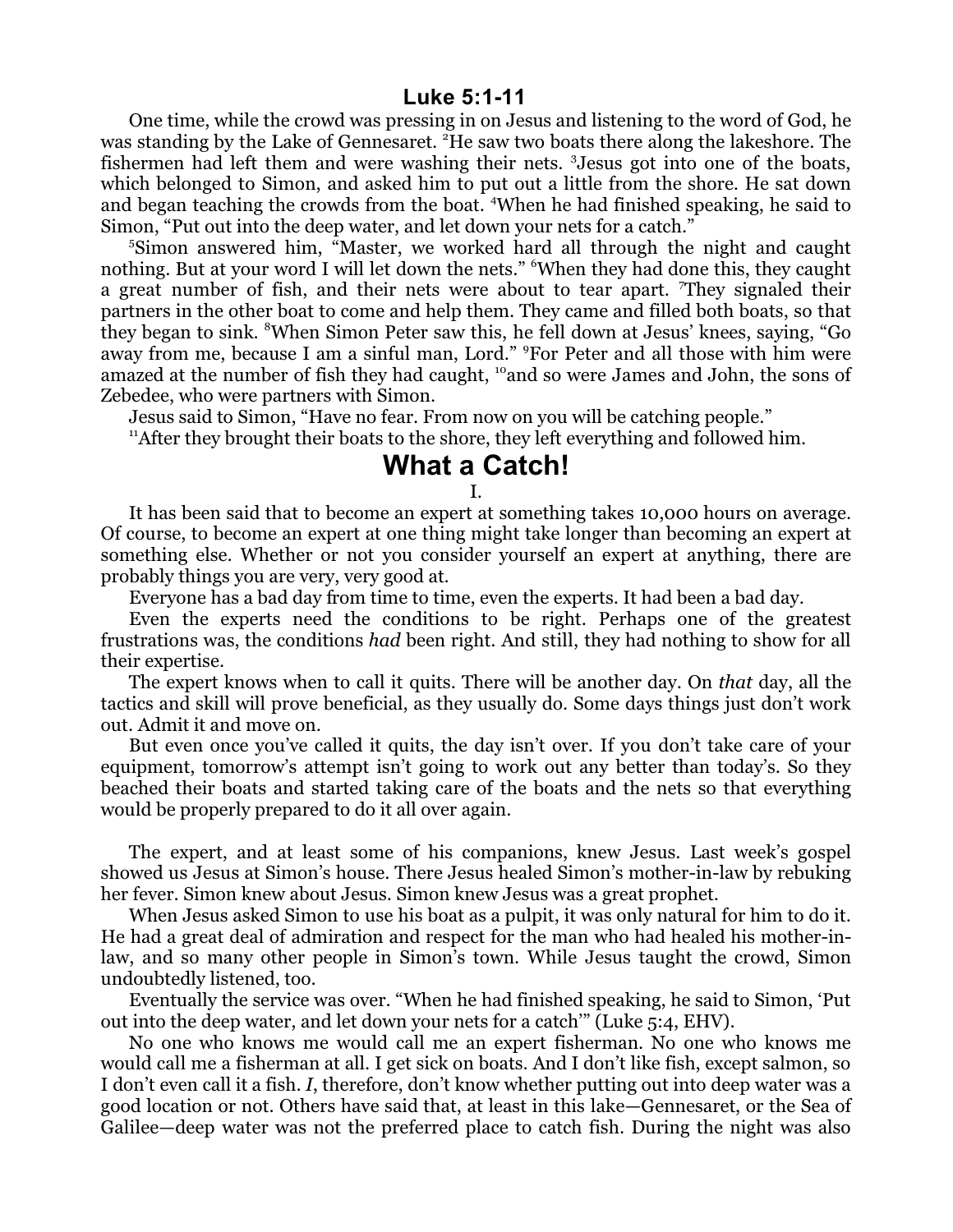apparently the best time to for these commercial fishermen to use their nets.

"Simon answered him, 'Master, we worked hard all through the night and caught nothing. But at your word I will let down the nets'" (Luke 5:5, EHV). Like me, Jesus was no fisherman, either. I suppose people would think of him as a carpenter, since he had learned the trade from his father. Peter had already seen him in action as someone who could heal people. Jesus certainly knew about the Word of God. Simon had listened to him in his own house days before, and he had just been listening to him preach from the boat used as a pulpit. Did Peter act against his better judgment? Was he complying only to make Jesus feel good?

"When they had done this, they caught a great number of fish, and their nets were about to tear apart. <sup>7</sup>They signaled their partners in the other boat to come and help them. They came and filled both boats, so that they began to sink" (Luke 5:6-7, EHV). What a catch! Expert that Simon was, I think it's safe to say he had never seen anything like this. Never—in all his years of fishing—did one cast of one net bring in the kind of haul that this one cast did. *Two* boats could not handle the load. Usually *one* boat would work all night for far less.

II.

"When Simon Peter saw this, he fell down at Jesus' knees, saying, 'Go away from me, because I am a sinful man, Lord'" (Luke 5:8, EHV).

In a flopping pile of fish and a sinking boat, Peter begs Jesus to just go away. In last week's gospel, when the people saw how easily Jesus could heal all their diseases, they had the opposite reaction. They chased after Jesus and tried to get him to stick around. The same thing happened when Jesus fed thousands of people with a picnic lunch. People hunted him down because they wanted more. More stuff. More healing.

Peter's response seems to be incomprehensible. He wanted Jesus to leave, rather than to stay. Why? What is he afraid of?

Do fears tell us something about ourselves? What are *you* afraid of? Are you afraid to die, to hurt, to lose? Are you afraid of the future? Are you afraid of what might happen to you, or that people might find out what you have done? Are you afraid of your boss, your parents, your children?

Our fears, then, tell us about our idols.

The First Commandment teaches us to "fear, love, and trust in God above all things." But we don't. We trust in our expertise. We trust in our own skills. We trust in the connections we have made in the business world and the social world. And when they don't work out, we are afraid. "Fear" in the context of Luther's meaning to the First Commandment means to respect. When we are afraid in our lives it shows a lack of trust in God—and a lack of the respect of God Luther calls "fearing" him.

Knee deep in fish on a sinking boat, Peter asked Jesus to go away. Perhaps he *had* been afraid when he wasn't catching any fish; afraid that he wouldn't be able to make an adequate living for his family that day. What Jesus had just shown him brought him face to face with all his fears that were really his idols. Peter isn't afraid of sinking, or even of dying. Now Peter is afraid of Jesus. He is afraid of Jesus' holiness. He recognizes that Jesus is God and he is afraid. He knew he didn't deserve to stand in the presence of God.

He's right to be afraid.

## III.

Jesus could have condemned Peter for his fears and his sin. He could condemn each one of us, because all our fears show that we have other things we trust and love more than we trust and love God.